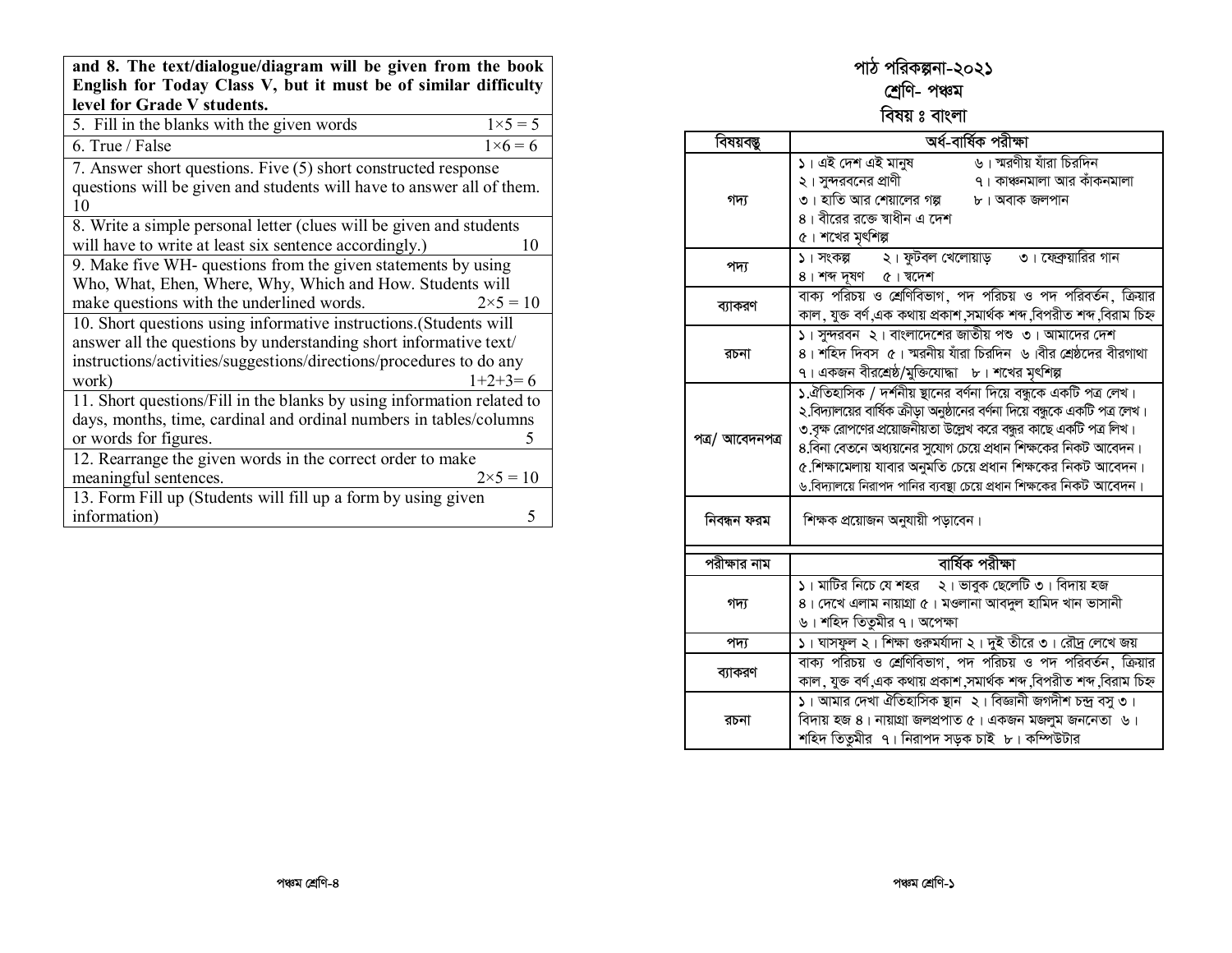| পত্ৰ/ আবেদনপত্ৰ | ১.বিদ্যালয়ের দরিদ্র কল্যাণ তহবিল থেকে সাহায্যের আবেদন।<br>২.অসুষ্থতার জন্য বিদ্যালয়ে আসতে না পারার কারণে ছুটির আবেদন।<br>৩.বিদ্যালয়ের মাঠ উঁচু করার ব্যবস্থা গ্রহণের জন্য প্রধান শিক্ষকের<br>বরাবর আবেদন পত্র লিখ।<br>৪.পরীক্ষার প্রষ্কৃতি কেমন হয়েছে তা জানিয়ে বাবাকে পত্র।<br>৫.দাবা খেলায় বিশেষ কৃতিত্ব অর্জনের কথা জানিয়ে বন্ধুকে পত্র।<br>৬.শীতকালীন ছুটিতে গ্রামের বাড়িতে বেড়াতে আসার জন্য বন্ধুকে পত্র। |
|-----------------|-------------------------------------------------------------------------------------------------------------------------------------------------------------------------------------------------------------------------------------------------------------------------------------------------------------------------------------------------------------------------------------------------------------------------|
| নিবন্ধন ফরম     | শিক্ষক প্রয়োজন অনুযায়ী পড়াবেন।                                                                                                                                                                                                                                                                                                                                                                                       |
|                 | বি. দ্রঃ বার্ষিক পরীক্ষায় অর্ধ-বার্ষিক পরীক্ষার পুনরালোচনা হবে।                                                                                                                                                                                                                                                                                                                                                        |

প্রশ্নের ধারা ও মান বন্টন

| অৰ্ধ-বাৰ্ষিক পরীক্ষা/বাৰ্ষিক পরীক্ষা                                                         |        |  |
|----------------------------------------------------------------------------------------------|--------|--|
| সময় ঃ ২:৩০ ঘন্টা<br>পূর্ণমান ঃ ১০০                                                          |        |  |
| প্রদত্ত অনুচ্ছেদ (পাঠ্যবই থেকে) পড়ে ১ ও ২ নং প্রশ্নের উত্তর লিখন                            |        |  |
| ১। শব্দের অর্থ লিখন (৭ টির মধ্যে ৫টি)                                                        | ৫      |  |
| ২। প্রশ্নের উত্তর লিখন (৩ টির প্রশ্ন থাকবে এবং প্রতিটির উত্তর লিখতে হবে ) $\,$ ২ $+8+8$ =১০  |        |  |
| প্রদত্ত অনুচ্ছেদ (পাঠ্যবই বহির্ভূত) পড়ে ৩ ও ৪ নং প্রশ্নের উত্তর লিখন                        |        |  |
| ৩। প্রদত্ত শব্দের অর্থ বুঝে শৃণ্যন্থান পূরণ করণ (৫ টি শূন্যস্থান থাকবে)                      | ᢙ      |  |
| ৪। প্রদত্ত অনুচ্ছেদ পড়ে প্রশ্নের উত্তর লিখন (৩টি প্রশ্ন থাকবে এবং প্রতিটির উত্তর লিখতে হবে) | ነው     |  |
| ৫।ক্রিয়াপদের চলিত রুপ লিখন/ত্রিয়াপদের অতীত, বর্তমান ও ভবিষ্যত রুপ লিখন                     |        |  |
| (৭ টির মধ্যে ৫টি)                                                                            | ᢙ      |  |
| ৬। অনুচ্ছেদ (পাঠ্যবই/সমমানের) পড়ে প্রশ্ন তৈরিকরণ(কে,কী,কোথায়,কীভাবে,কেন,কখন)               |        |  |
| প্ৰদত্ত নিৰ্দেশনা অনুযায়ী (৫টি)                                                             | ¢      |  |
| ৭। যুক্তবর্ণ বিভাজন ও বাক্য গঠন (৭ টির মধ্যে ৫টি)                                            | ৫×২=১০ |  |
| ৮। বিরাম চিহ্ন বসিয়ে অনুচ্ছেদ লিখন (পাঠ্যবইয়ের অনুচ্ছেদ)                                   | A      |  |
| ৯। এক কথায় প্রকাশ (৭ টির মধ্যে ৫টি)                                                         | ᢙ      |  |
| ১০। বিপরীত শব্দ লিখন/ সমার্থক শব্দ লিখন (৭ টির মধ্যে ৫টি)                                    | Q      |  |
| ১১। পাঠ্যবই এর কবিতা/ছড়া (যেকো অংশ থেকে ৬-৮ লাইন) পড়ে প্রশ্নগুলোর উত্তর লিখন               |        |  |
| (৩টি  প্রশ্ন থাকবে, প্রতিটি প্রশ্নের উত্তর লিখতে হবে যার মধ্যে ১টি প্রশ্ন কবিতাংশের মূলভাব   |        |  |
| থাকবে)<br>০ረ= ៚+৫+২                                                                          |        |  |
| ১২। ফরম পূরণকরণ                                                                              | ৫      |  |
| ১৩। দরখান্ত/চিঠি লিখন                                                                        | Q      |  |
| ১৪। রচনা লিখন-(২০০ শব্দের মধ্যে) (৪টির মধ্যে ১টি)                                            | ১০     |  |

বি.দ্র. ঃ প্রয়োজনবোধে সংশ্লিষ্ট শিক্ষক সিলেবাসে যে কোন ধরনের পরিবর্তন আনতে পারবেন।

#### Syllabus-2021 **Class-Five** Subject - English

| Half-yearly exam :                                                                                          |                                                                                |  |  |  |
|-------------------------------------------------------------------------------------------------------------|--------------------------------------------------------------------------------|--|--|--|
| <b>Text book</b>                                                                                            | Unit- $(1 \text{ to } 15)$ ; Page no. $(2 \text{ to } 61)$                     |  |  |  |
| Vowel & consonant, Word & Syllable,<br>Sentence, Parts of speech, Person, Tense,<br>Grammar<br>WH-Question. |                                                                                |  |  |  |
|                                                                                                             | <b>Annual exam:</b>                                                            |  |  |  |
| <b>Text book</b>                                                                                            | Unit- $(16 \text{ to } 25)$ ; Page no. $(62 \text{ to } 102)$                  |  |  |  |
| Grammar                                                                                                     | Number, Gender, Sentence, Parts of speech,<br>Punctuation, Tense, WH-Question. |  |  |  |
| N.B. – The half-yearly syllabus will be revised in the Model Test exam.                                     |                                                                                |  |  |  |

N.B: Subject related teacher can be changed any topic if there is necessary.

| <b>Marks distribution</b> |
|---------------------------|
|                           |

| Half-yearly exam / Annual exam                                        |                            |  |
|-----------------------------------------------------------------------|----------------------------|--|
| Time: 2:30 Hours                                                      | <b>Marks</b> : 100         |  |
| <b>Seen Passage</b>                                                   |                            |  |
| Read the text/ dialogue/ diagram and answer the questions 1,2,3       |                            |  |
| and 4. The text/dialogue/diagram will be given from the English       |                            |  |
| for Today Class V book.                                               |                            |  |
| 1. Match given words with their meanings/ Fill in the blanks with     |                            |  |
| the given words.                                                      | $1 \times 5 = 5$           |  |
| 2. True / False                                                       | $\overline{1\times 6}$ = 6 |  |
| 3. Answer short questions. Six (6) short constructed response         |                            |  |
| questions will be given and students will have to answer all of them. |                            |  |
|                                                                       | $2\times 6 = 12$           |  |
| 4. Short Composition (Free writing or by answering a set of           |                            |  |
| questions related to text. Student will write at least five sentence  |                            |  |
| related to the given topic.(Capital letters, punctuation, correct     |                            |  |
| spelling and sentence structure will be marked.                       | 10                         |  |
| <b>Unseen Passage</b>                                                 |                            |  |
| Read the text/ dialogue/ diagram and answer the questions 5,6,7       |                            |  |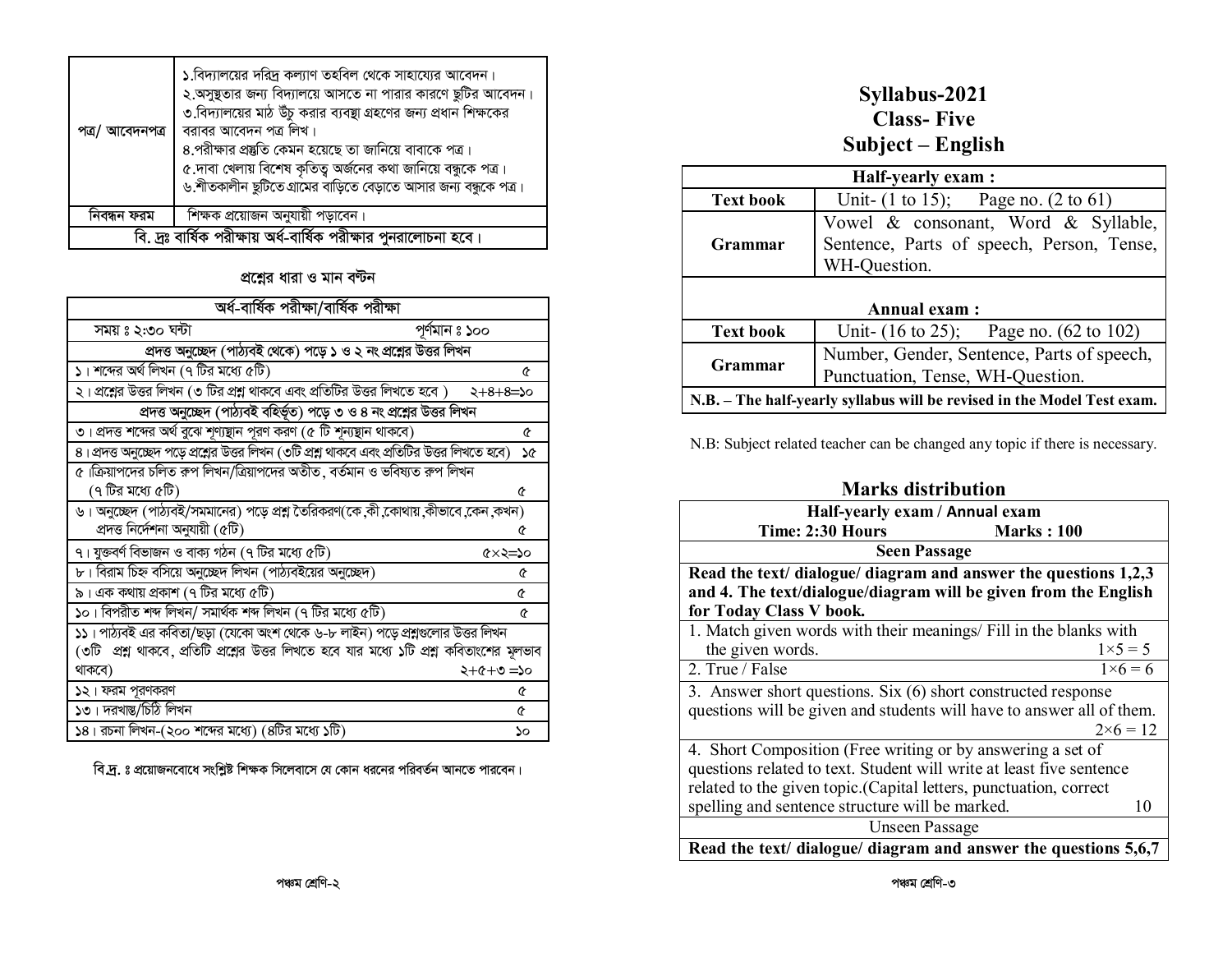### পাঠ পরিকল্পনা-২০২১

#### শ্ৰেণি-পঞ্চম -<br>বিষয় ঃ বাংলাদেশ ও বিশ্ব পরিচয়

| পরীক্ষার নাম                                                     | অধ্যায়  | অধ্যায়ের নাম                       |  |  |
|------------------------------------------------------------------|----------|-------------------------------------|--|--|
| অৰ্ধ-বাৰ্ষিক পরীক্ষা                                             | প্ৰথম    | আমাদের মুক্তিযুদ্ধ                  |  |  |
|                                                                  | দ্বিতীয় | ব্ৰিটিশ শাসন                        |  |  |
|                                                                  | তৃতীয়   | বাংলাদেশের ঐতিহাসিক স্থান ও নিদর্শন |  |  |
|                                                                  | চতুৰ্থ   | বাংলাদেশের অর্থনীতি ঃ কৃষি ও শিল্প  |  |  |
|                                                                  | পঞ্চম    | জনসংখ্যা                            |  |  |
|                                                                  | ষষ্ঠ     | জলবায়ু ও দুর্যোগ                   |  |  |
|                                                                  | সপ্তম    | মানবাধিকার                          |  |  |
|                                                                  | অষ্টম    | নারী পুরুষ সমতা                     |  |  |
| বাৰ্ষিক পরীক্ষা                                                  | নবম      | আমাদের দায়িত্ব ও কর্তব্য           |  |  |
|                                                                  | দশম      | গণতান্ত্ৰিক মনোভাব                  |  |  |
|                                                                  | একাদশ    | বাংলাদেশের ক্ষুদ্র নৃ-গোষ্ঠী        |  |  |
|                                                                  | দ্বাদশ   | বাংলাদেশ ও বিশ্ব                    |  |  |
| বি. দ্রঃ বার্ষিক পরীক্ষায় অর্ধ-বার্ষিক পরীক্ষার পুনরালোচনা হবে। |          |                                     |  |  |

প্রশ্নের ধারা ও মান বণ্টন

| অৰ্ধ-বাৰ্ষিক পরীক্ষা/বাৰ্ষিক পরীক্ষা                                                       |                             |  |
|--------------------------------------------------------------------------------------------|-----------------------------|--|
| সময়ঃ ২:৩০ ঘন্টা                                                                           | পূর্ণমান ঃ ১০০              |  |
| ১। সংক্ষেপে উত্তর (১৫টি প্রশ্ন থাকবে প্রতিটি প্রশ্নের উত্তর দিতে হবে) ঃ ১৫ $\times$ ২ = ৩০ |                             |  |
| ২। সঠিক শব্দ দিয়ে শূন্যন্থান পূরণ (১৪ টি প্রশ্ন থাকবে ১২টি প্রশ্নের উত্তর দিতে হবে)       |                             |  |
|                                                                                            | ১২×১= ১২                    |  |
| ৩। মিলকরন: ৫টি (বামপাশে ৫টি থাকবে, ডানপাশে ৭টি থাকবে)                                      | $\alpha \leq z \leq \infty$ |  |
| $8$ । কাঠামো বদ্ধ উত্তর প্রশ্ন (১০ টি প্রশ্ন থাকবে। ৮টি প্রশ্নের উত্তর দিতে হবে)           |                             |  |
| (প্রতিটি প্রশ্নের এক বা একাধিক অংশ থাকতে পারে)                                             | $b \times b = 8b$           |  |

বি.দ্র.ঃ প্রয়োজনবোধে সংশ্লিষ্ট শিক্ষক সিলেবাসে যে কোন ধরনের পরিবর্তন আনতে পারবেন।

## পাঠ পরিকল্পনা-২০২১<br>শ্রেণি- পঞ্চম<br>বিষয় ঃ গণিত

| পরীক্ষার নাম                                                     | অধ্যায়      | বিষয় বস্তু                           | অনুশীলনী | পৃষ্ঠা নং- |
|------------------------------------------------------------------|--------------|---------------------------------------|----------|------------|
|                                                                  | د            | গুণ                                   | ډ        | ০২-০৬      |
|                                                                  | ২            | ভাগ                                   | ২        | $09 - 22$  |
|                                                                  | ৩            | চার প্রক্রিয়া সম্পর্কিত<br>সমস্যাবলি | ৩        | ১২-২০      |
|                                                                  | 8            | গাণিতিক প্ৰতীক                        | 8        | ২১-২৫      |
|                                                                  | Q            | গুণিতক ও গুণনীয়ক                     | Q        | ২৬-৩৭      |
| অৰ্ধ-বাৰ্ষিক                                                     | ৬            | ভগ্নাংশ                               | ৬ (ক)    | $v - 88$   |
| পরীক্ষা                                                          | ٩            | দশমিক ভগ্নাংশ                         | ৭ (ক)    | ৬৫-৭৭      |
|                                                                  | ৮            | গড়                                   | ৮        | ৮৯-৯৩      |
|                                                                  | ৯            | শতকরা                                 | ৯        | ৯৪-৯৭      |
|                                                                  | ১১           | পরিমাপ                                | ১১ (ক)   | ১১৫-১২১    |
|                                                                  | ১২           | সময়                                  | ১২       | ১৩৩-১৩৭    |
|                                                                  | ১৩           | উপাত্ত বিন্যস্তকরণ                    | ১৩       | ১৪২-১৪৭    |
|                                                                  | ১০           | জ্যামিতি                              | ১০       | ১০০-১০৮    |
|                                                                  | ৬            | ভগ্নাংশ                               | ৬ (খ)    | ৪৫-৬৪      |
|                                                                  | ٩            | দশমিক ভগ্নাংশ                         | ৭ (খ)    | ৭৯-৮৮      |
|                                                                  | ৯            | শতকরা                                 | ৯        | ৯৮-৯৯      |
|                                                                  | ১১           | পরিমাপ                                | ১১ (খ)   | ১২২-১৩২    |
| বাৰ্ষিক পরীক্ষা                                                  | ১২           | সময়                                  | ১২       | ১৩৮-১৪১    |
|                                                                  | ১৩           | <u>উপাত্ত বিন্যম্ভকরণ</u>             | ১৩       | ১৪৮-১৫১    |
|                                                                  | $\mathsf{S}$ | ক্যালকুলেটর ও<br>কম্পিউটার            | 58       | 236-236    |
|                                                                  | ১০           | জ্যামিতি                              | ১০       | ১০৯-১১৪    |
| বি. দ্রঃ বার্ষিক পরীক্ষায় অর্ধ-বার্ষিক পরীক্ষার পুনরালোচনা হবে। |              |                                       |          |            |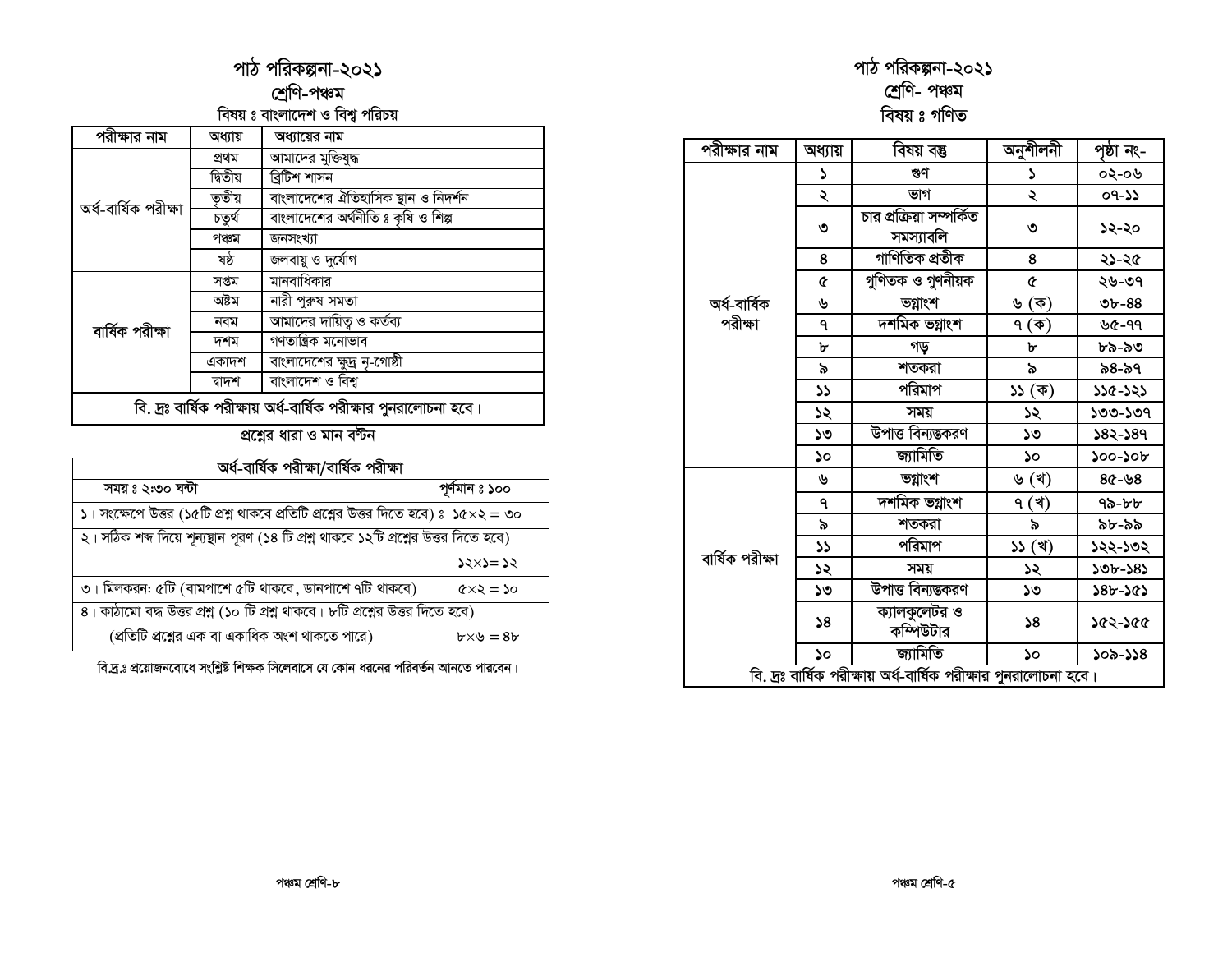#### প্রশ্নের ধারা ও মান বন্টন

| অৰ্ধ-বাৰ্ষিক পরীক্ষা/বাৰ্ষিক পরীক্ষা                                               |                 |  |
|------------------------------------------------------------------------------------|-----------------|--|
| সময় ঃ ২:৩০ঘন্টা                                                                   | পূৰ্ণমান ঃ ১০০  |  |
| ১। সংক্ষিপ্ত উত্তর প্রশ্ন (২০টি প্রশ্ন থাকবে ২০টির উত্তর দিতে হবে)                 | ১×২০=২০         |  |
| ২। চার প্রক্রিয়া সম্পর্কিত সমস্যাবলি (যোগ্যতাভিত্তিক)                             |                 |  |
| [২টি প্রশ্ন থাকবে ১টি উত্তর দিতে হবে]                                              | ৮               |  |
| ৩। লসাগু ও গসাগু সম্পর্কিত সমস্যা (যোগ্যতাভিত্তিক)                                 |                 |  |
| [২টি প্রশ্ন থাকবে ১টি উত্তর দিতে হবে]                                              | ৮               |  |
| ৪। সাধারণ ভগ্নাংশ সম্পর্কিত সমস্যা (যোগ্যতাভিত্তিক)                                |                 |  |
| [২টি প্রশ্ন থাকবে ১টি উত্তর দিতে হবে]                                              | ৮               |  |
| ৫। গড় সম্পর্কিত সমস্যা (যোগ্যতাভিত্তিক)                                           |                 |  |
| [২টি প্রশ্ন থাকবে ১টি উত্তর দিতে হবে]                                              | ৮               |  |
| ৬। দশমিক ভগ্নাংশ সমস্যা (যোগ্যতাভিত্তিক)                                           |                 |  |
| [২টি প্রশ্ন থাকবে ১টি উত্তর দিতে হবে]                                              | ৮               |  |
| ৭। শতকরা সম্পর্কিত সমস্যা (যোগ্যতাভিত্তিক)                                         |                 |  |
| [২টি প্রশ্ন থাকবে ১টি উত্তর দিতে হবে]                                              | ᠤ               |  |
| ৮। জ্যামিতি সম্পর্কিত: নির্দেশনা অনুসারে চিত্র অংকন ও অংকিত চিত্রের বৈশিষ্ট্য লিখন |                 |  |
| [৩টি প্রশ্ন থাকবে। ২টির উত্তর দিতে হবে]                                            | $525\times 10+$ |  |
| ৯। পরিমাপ সম্পর্কিত সমস্যা (যোগ্যতাভিত্তিক)                                        |                 |  |
| [২টি প্রশ্ন থাকবে ১টি উত্তর দিতে হবে]                                              | ৮               |  |
| ১০। সময় সম্পর্কিত সমস্যা (যোগ্যতাভিত্তিক)                                         |                 |  |
| [২টি প্রশ্ন থাকবে ১টি উত্তর দিতে হবে]                                              | 8               |  |
| ১১। উপাত্ত বিন্যন্তকরণ সম্পর্কিত সমস্যা (যোগ্যতাভিত্তিক)                           |                 |  |
| [২টি প্রশ্ন থাকবে ১টি উত্তর দিতে হবে]                                              | ৮               |  |

বিদ্র: ২ থেকে ৭ এবং ৯ ,১০ ও ১১ নং প্রশ্নের উত্তর প্রদানের ক্ষেত্রে উত্তরপত্রে সমাধান করে<br>দেখাতে হবে। কোনো শিক্ষার্থী উল্লিখিত প্রশ্নগুলোর মধ্যে কোনো প্রশ্নের সমাধান না দেখিয়ে শুধু উত্তর লিখলে ঐ প্রশ্নের উত্তরে কোনো নম্বর পাবে না।

বি.দ্র. ঃ প্রয়োজনবোধে সংশ্লিষ্ট শিক্ষক সিলেবাসে যে কোন ধরনের পরিবর্তন আনতে পারবেন।

## পাঠ পরিকল্পনা-২০২১<br>শ্রেণি- পঞ্চম<br>বিষয় ঃ প্রাথমিক বিজ্ঞান

| পরীক্ষার নাম                                                     | অধ্যায়  | অধ্যায়ের নাম               |
|------------------------------------------------------------------|----------|-----------------------------|
|                                                                  | প্ৰথম    | আমাদের পরিবেশ               |
|                                                                  | দ্বিতীয় | পরিবেশ দূষণ                 |
|                                                                  | তৃতীয়   | জীবনের জন্য পানি            |
|                                                                  | চতুৰ্থ   | বায়ু                       |
| অৰ্ধ-বাৰ্ষিক পরীক্ষা                                             | পঞ্চম    | পদাৰ্থ ও শক্তি              |
|                                                                  | ষষ্ঠ     | সুষ্থ জীবনের জন্য খাদ্য     |
|                                                                  | সপ্তম    | ষান্থ্য বিধি                |
|                                                                  | অষ্টম    | মহাবিশ্ব                    |
|                                                                  | নবম      | আমাদের জীবনে প্রযুক্তি      |
|                                                                  | দশম      | আমাদের জীবনে তথ্য           |
| বাৰ্ষিক পরীক্ষা                                                  | একাদশ    | আবহাওয়া ও জলবায়ু          |
|                                                                  | দ্বাদশ   | জলবায়ু পরিবর্তন            |
|                                                                  | ত্রয়োদশ | <u>স্ৰা</u> কৃতিক সম্পদ     |
|                                                                  | চতুৰ্দশ  | জনসংখ্যা ও প্রাকৃতিক পরিবেশ |
| বি. দ্রঃ বার্ষিক পরীক্ষায় অর্ধ-বার্ষিক পরীক্ষার পুনরালোচনা হবে। |          |                             |

#### প্রশ্নের ধারা ও মান বণ্টন

| অৰ্ধ-বাৰ্ষিক পরীক্ষা/বাৰ্ষিক পরীক্ষা                                                              |                          |  |  |  |
|---------------------------------------------------------------------------------------------------|--------------------------|--|--|--|
| সময়ঃ ২:৩০ ঘন্টা                                                                                  | পূৰ্ণমান ঃ ১০০           |  |  |  |
| $\vert$ । সংক্ষেপে উত্তর (১৫টি প্রশ্ন থাকবে প্রতিটি প্রশ্নের উত্তর দিতে হবে) ঃ ১৫ $\times$ ২ = ৩০ |                          |  |  |  |
| ২। সঠিক শব্দ দিয়ে শূন্যস্থান পূরণ (১৪ টি প্রশ্ন থাকবে ১২টি প্রশ্নের উত্তর দিতে হবে)              |                          |  |  |  |
|                                                                                                   | $55 \times 2 = 25$       |  |  |  |
| ৩। মিলকরন: ৫টি (বামপাশে ৫টি থাকবে, ডানপাশে ৭টি থাকবে)                                             | $oc = \epsilon \times 2$ |  |  |  |
| $8$ । কাঠামো বদ্ধ উত্তর প্রশ্ন (১০ টি প্রশ্ন থাকবে। ৮টি প্রশ্নের উত্তর দিতে হবে)                  |                          |  |  |  |
| (প্রতিটি প্রশ্নের এক বা একাধিক অংশ থাকতে পারে)                                                    | $b \times b = 8b$        |  |  |  |

বি.দ্র.ঃ প্রয়োজনবোধে সংশ্লিষ্ট শিক্ষক সিলেবাসে যে কোন ধরনের পরিবর্তন আনতে পারবেন।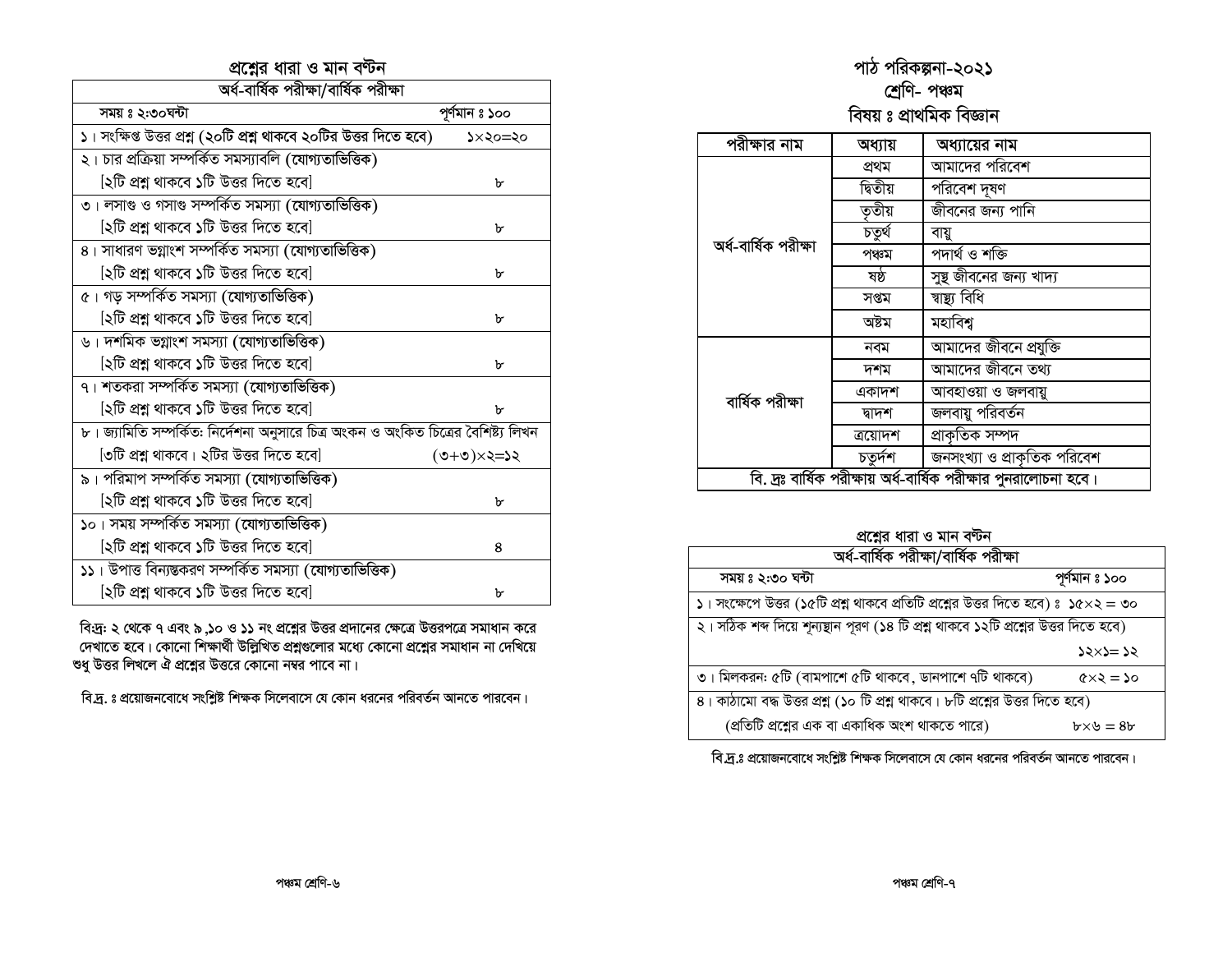# পাঠ পরিকল্পনা-২০২১<br>শ্রেণি- পঞ্চম<br>বিষয় ঃ ইসলাম ও নৈতিক শিক্ষা

| পরাক্ষার নাম                                                     | অধ্যায়  | অধ্যায়ের নাম                                         |  |
|------------------------------------------------------------------|----------|-------------------------------------------------------|--|
|                                                                  | প্ৰথম    | আকাইদ-বিশ্বাস                                         |  |
| অৰ্ধ-বাৰ্ষিক পরীক্ষা                                             | দ্বিতীয় | ইবাদত                                                 |  |
|                                                                  | ত়তীয়   | আখলাক বা চরিত্র ও নৈতিক মূল্যবোধ                      |  |
| বাৰ্ষিক পরীক্ষা                                                  | চতুৰ্থ   | কুরআন মজিদ শিক্ষা                                     |  |
|                                                                  | পঞ্চম    | মহানবি (স.) এর জীবনাদর্শ ও অন্যান্য<br>নবিগণের পরিচয় |  |
| বি. দ্রঃ বার্ষিক পরীক্ষায় অর্ধ-বার্ষিক পরীক্ষার পুনরালোচনা হবে। |          |                                                       |  |

#### প্রশ্নের ধারা ও মান বন্টন

| অৰ্ধ-বাৰ্ষিক পরীক্ষা/বাৰ্ষিক পরীক্ষা                                                              |                             |  |  |
|---------------------------------------------------------------------------------------------------|-----------------------------|--|--|
| সময়ঃ ২:৩০ ঘন্টা                                                                                  | পূৰ্ণমান ঃ ১০০              |  |  |
| $\vert$ । সংক্ষেপে উত্তর (১৫টি প্রশ্ন থাকবে প্রতিটি প্রশ্নের উত্তর দিতে হবে) ঃ ১৫ $\times$ ২ = ৩০ |                             |  |  |
| ২। সঠিক শব্দ দিয়ে শূন্যন্থান পূরণ (১৪ টি প্রশ্ন থাকবে ১২টি প্রশ্নের উত্তর দিতে হবে)              |                             |  |  |
|                                                                                                   | ১২×১= ১২                    |  |  |
| ৩। মিলকরন: ৫টি (বামপাশে ৫টি থাকবে, ডানপাশে ৭টি থাকবে)                                             | $\alpha \leq z \leq \infty$ |  |  |
| ৪। কাঠামো বদ্ধ উত্তর প্রশ্ন (১০ টি প্রশ্ন থাকবে। ৮টি প্রশ্নের উত্তর দিতে হবে)                     |                             |  |  |
| (প্রতিটি প্রশ্নের এক বা একাধিক অংশ থাকতে পারে)                                                    | $b \times b = 8b$           |  |  |

বি.দ্র.ঃ প্রয়োজনবোধে সংশ্লিষ্ট শিক্ষক সিলেবাসে যে কোন ধরনের পরিবর্তন আনতে পারবেন।